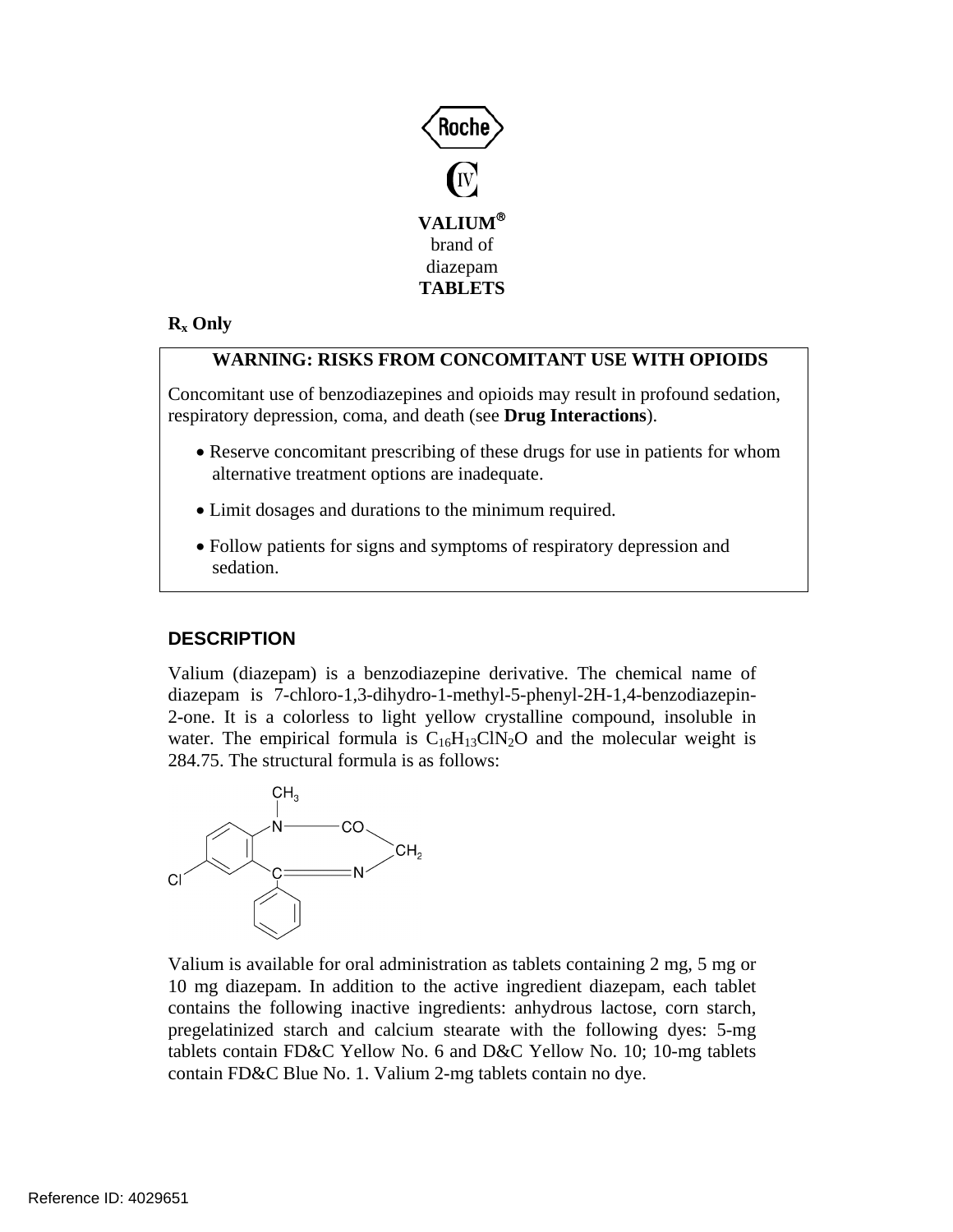# **CLINICAL PHARMACOLOGY**

Diazepam is a benzodiazepine that exerts anxiolytic, sedative, musclerelaxant, anticonvulsant and amnestic effects. Most of these effects are thought to result from a facilitation of the action of gamma aminobutyric acid (GABA), an inhibitory neurotransmitter in the central nervous system.

## **Pharmacokinetics**

## **Absorption**

After oral administration >90% of diazepam is absorbed and the average time to achieve peak plasma concentrations is  $1 - 1.5$  hours with a range of 0.25 to 2.5 hours. Absorption is delayed and decreased when administered with a moderate fat meal. In the presence of food mean lag times are approximately 45 minutes as compared with 15 minutes when fasting. There is also an increase in the average time to achieve peak concentrations to about 2.5 hours in the presence of food as compared with 1.25 hours when fasting. This results in an average decrease in  $C_{\text{max}}$  of 20% in addition to a 27% decrease in AUC (range 15% to 50%) when administered with food.

## **Distribution**

Diazepam and its metabolites are highly bound to plasma proteins (diazepam 98%). Diazepam and its metabolites cross the blood-brain and placental barriers and are also found in breast milk in concentrations approximately one tenth of those in maternal plasma (days 3 to 9 post-partum). In young healthy males, the volume of distribution at steady-state is 0.8 to 1.0 L/kg. The decline in the plasma concentration-time profile after oral administration is biphasic. The initial distribution phase has a half-life of approximately 1 hour, although it may range up to >3 hours.

## **Metabolism**

Diazepam is N-demethylated by CYP3A4 and 2C19 to the active metabolite N-desmethyldiazepam, and is hydroxylated by CYP3A4 to the active metabolite temazepam. N-desmethyldiazepam and temazepam are both further metabolized to oxazepam. Temazepam and oxazepam are largely eliminated by glucuronidation.

## Elimination

The initial distribution phase is followed by a prolonged terminal elimination phase (half-life up to 48 hours). The terminal elimination half-life of the active metabolite N-desmethyldiazepam is up to 100 hours. Diazepam and its metabolites are excreted mainly in the urine, predominantly as their glucuronide conjugates. The clearance of diazepam is 20 to 30 mL/min in young adults. Diazepam accumulates upon multiple dosing and there is some evidence that the terminal elimination half-life is slightly prolonged.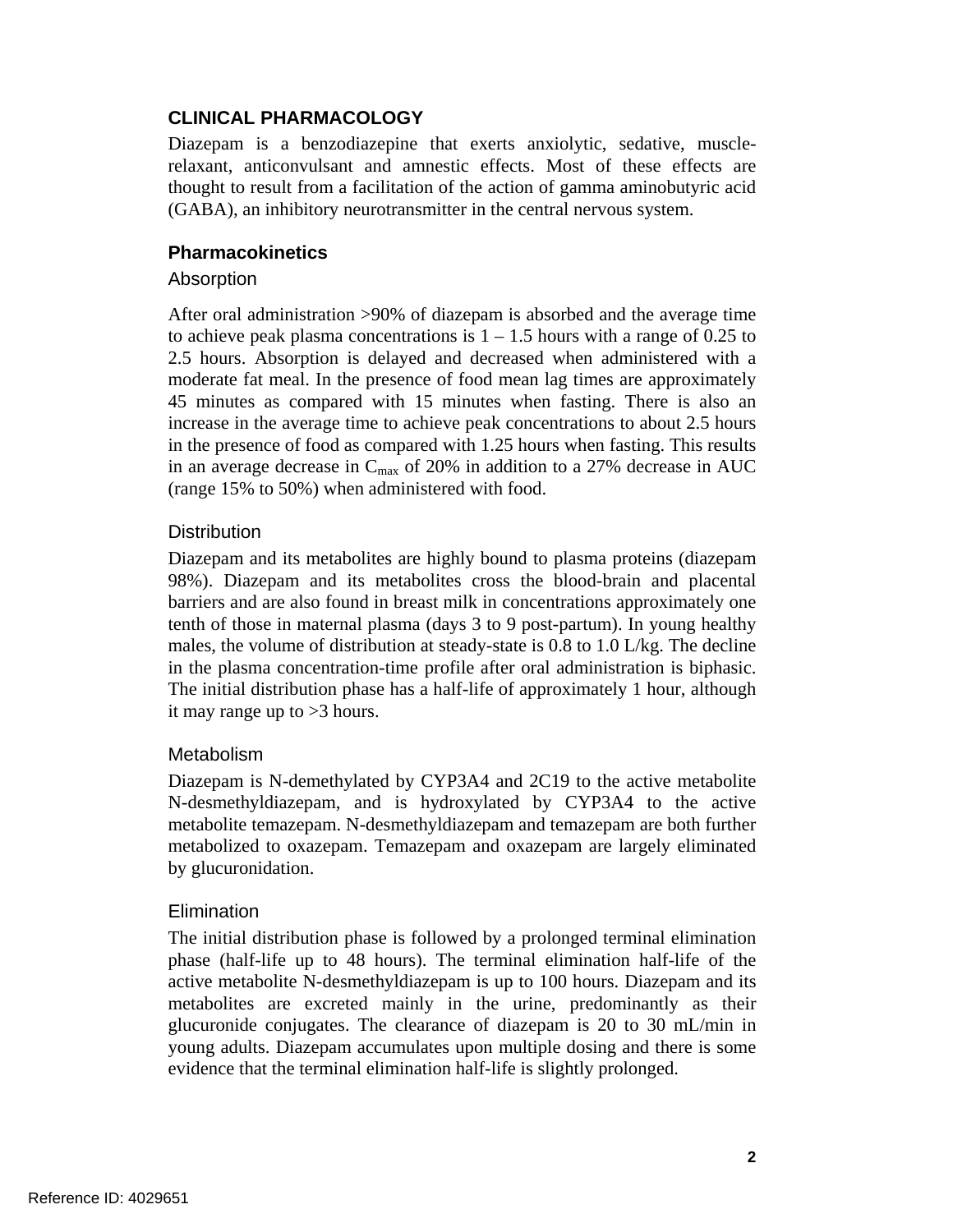# **Pharmacokinetics in Special Populations**

## *Children*

In children 3 - 8 years old the mean half-life of diazepam has been reported to be 18 hours.

# *Newborns*

In full term infants, elimination half-lives around 30 hours have been reported, with a longer average half-life of 54 hours reported in premature infants of 28 - 34 weeks gestational age and 8 - 81 days post-partum. In both premature and full term infants the active metabolite desmethyldiazepam shows evidence of continued accumulation compared to children. Longer half-lives in infants may be due to incomplete maturation of metabolic pathways.

## *Geriatric*

Elimination half-life increases by approximately 1 hour for each year of age beginning with a half-life of 20 hours at 20 years of age. This appears to be due to an increase in volume of distribution with age and a decrease in clearance. Consequently, the elderly may have lower peak concentrations, and on multiple dosing higher trough concentrations. It will also take longer to reach steady-state. Conflicting information has been published on changes of plasma protein binding in the elderly. Reported changes in free drug may be due to significant decreases in plasma proteins due to causes other than simply aging.

# *Hepatic Insufficiency*

In mild and moderate cirrhosis, average half-life is increased. The average increase has been variously reported from 2-fold to 5-fold, with individual half-lives over 500 hours reported. There is also an increase in volume of distribution, and average clearance decreases by almost half. Mean half-life is also prolonged with hepatic fibrosis to 90 hours (range 66 - 104 hours), with chronic active hepatitis to 60 hours (range 26 - 76 hours), and with acute viral hepatitis to 74 hours (range 49 - 129). In chronic active hepatitis, clearance is decreased by almost half.

# **INDICATIONS**

Valium is indicated for the management of anxiety disorders or for the shortterm relief of the symptoms of anxiety. Anxiety or tension associated with the stress of everyday life usually does not require treatment with an anxiolytic.

In acute alcohol withdrawal, Valium may be useful in the symptomatic relief of acute agitation, tremor, impending or acute delirium tremens and hallucinosis.

Valium is a useful adjunct for the relief of skeletal muscle spasm due to reflex spasm to local pathology (such as inflammation of the muscles or joints, or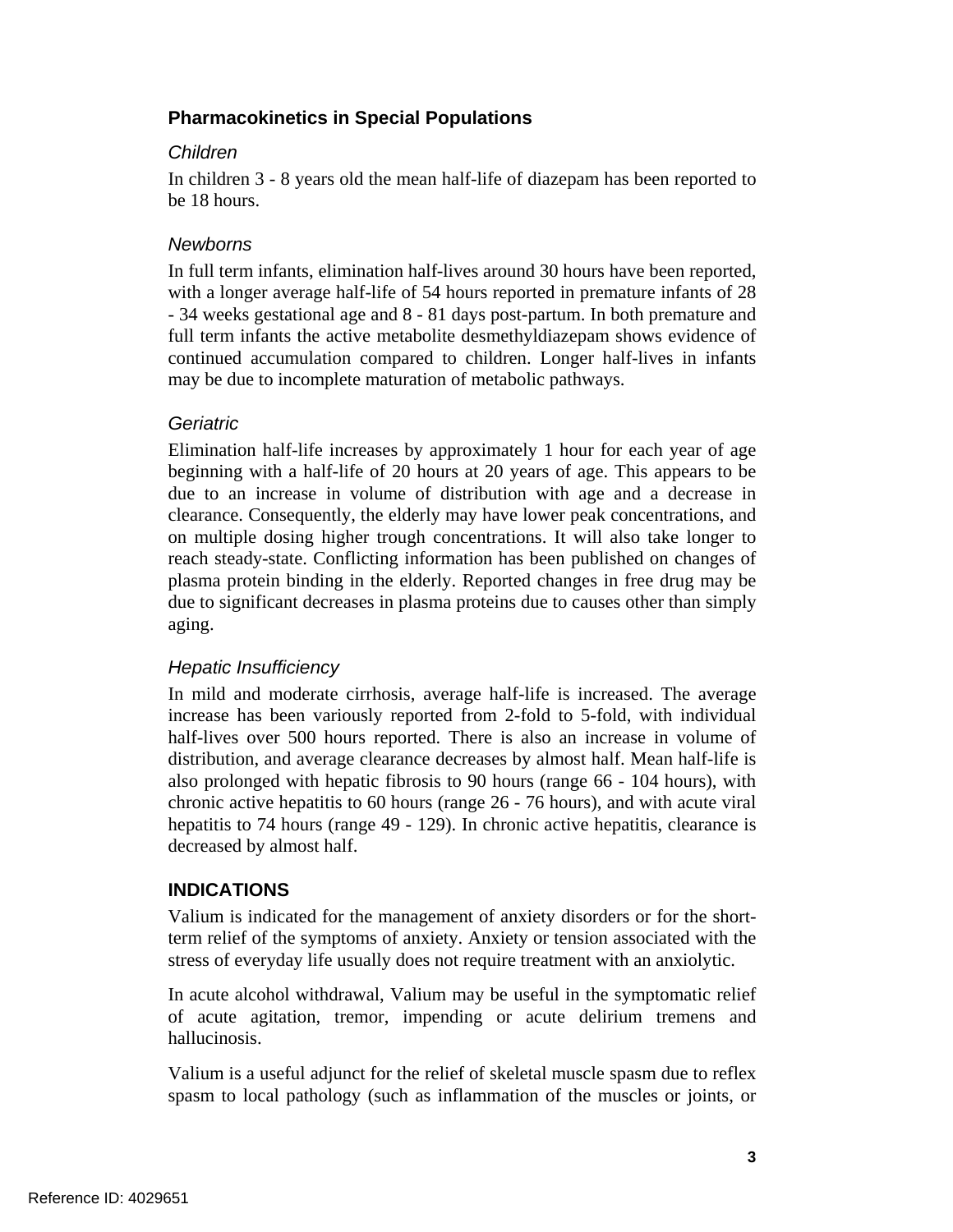secondary to trauma), spasticity caused by upper motor neuron disorders (such as cerebral palsy and paraplegia), athetosis, and stiff-man syndrome.

Oral Valium may be used adjunctively in convulsive disorders, although it has not proved useful as the sole therapy.

The effectiveness of Valium in long-term use, that is, more than 4 months, has not been assessed by systematic clinical studies. The physician should periodically reassess the usefulness of the drug for the individual patient.

# **CONTRAINDICATIONS**

Valium is contraindicated in patients with a known hypersensitivity to diazepam and, because of lack of sufficient clinical experience, in pediatric patients under 6 months of age. Valium is also contraindicated in patients with myasthenia gravis, severe respiratory insufficiency, severe hepatic insufficiency, and sleep apnea syndrome. It may be used in patients with open-angle glaucoma who are receiving appropriate therapy, but is contraindicated in acute narrow-angle glaucoma.

# **WARNINGS**

Concomitant use of benzodiazepiones, including Valium, and opioids may result in profound sedation, respiratory depression, coma, and death. Because of these risks, reserve concomitant prescribing of these drugs for use in patients for whom alternative treatment options are inadequate.

Observational studies have demonstrated that concomitant use of opioid analgesics and benzodiazepines increases the risk of drug-related mortality compared to use of opioids alone. If a decision is made to prescribe Valium concomitantly with opioids, prescribe the lowest effective dosages and minimum durations of concomitant use, and follow patients closely for signs and symptoms of respiratory depression and sedation. In patients already receiving an opioid analgesic, prescribe a lower initial dose of Valium than indicated in the absence of an opioid and titrate based on clinical response. If an opioid is initiated in a patient already taking Valium, prescribe a lower initial dose of the opioid and titrate based upon clinical response.

Advise both patients and caregivers about the risks of respiratory depression and sedation when Valium is used with opioids. Advise patients not to drive or operate heavy machinery until the effects of concomitant use with the opioid have been determined (see **Drug Interactions**).

Valium is not recommended in the treatment of psychotic patients and should not be employed instead of appropriate treatment.

Since Valium has a central nervous system depressant effect, patients should be advised against the simultaneous ingestion of alcohol and other CNSdepressant drugs during Valium therapy.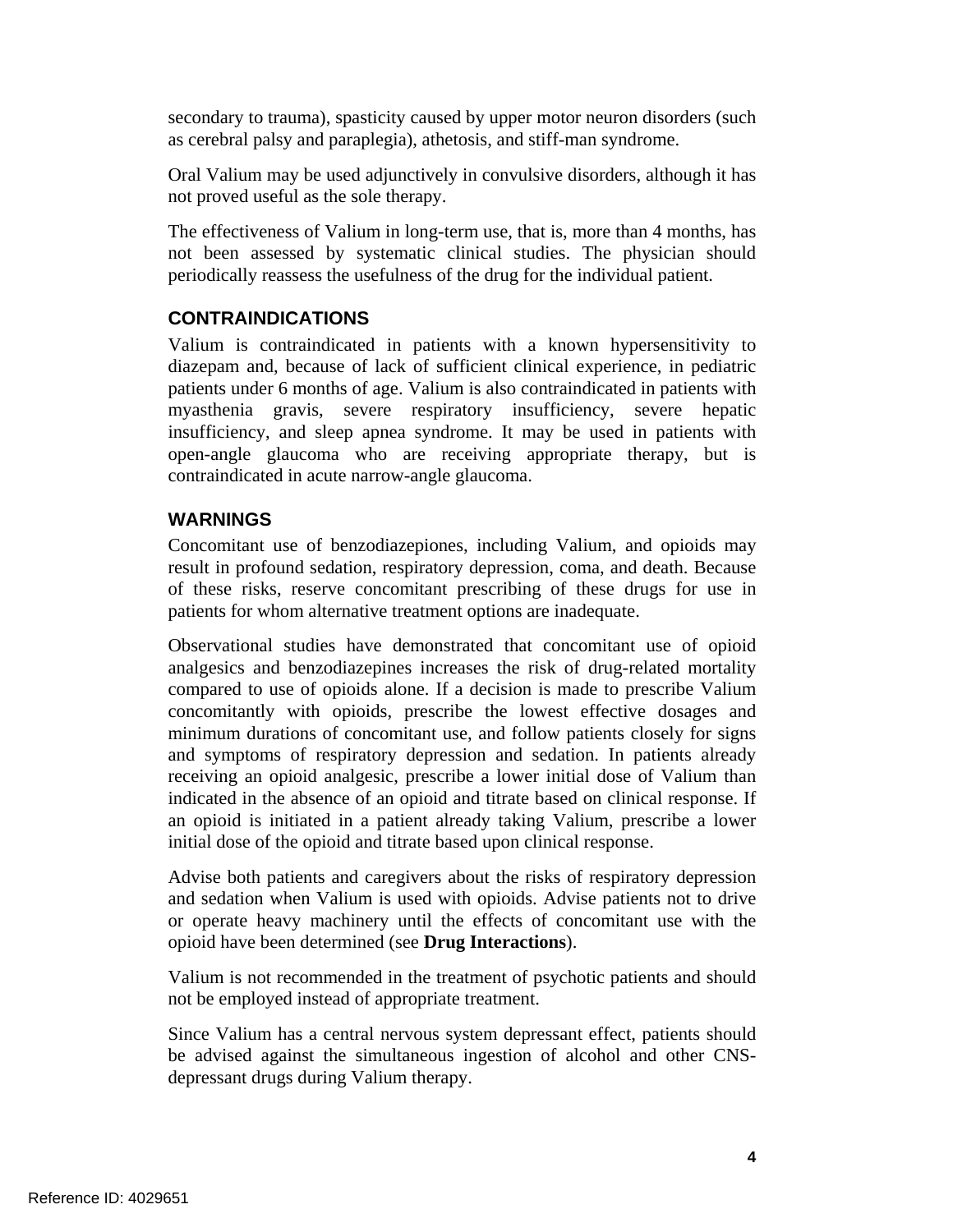As with other agents that have anticonvulsant activity, when Valium is used as an adjunct in treating convulsive disorders, the possibility of an increase in the frequency and/or severity of grand mal seizures may require an increase in the dosage of standard anticonvulsant medication. Abrupt withdrawal of Valium in such cases may also be associated with a temporary increase in the frequency and/or severity of seizures.

## **Pregnancy**

An increased risk of congenital malformations and other developmental abnormalities associated with the use of benzodiazepine drugs during pregnancy has been suggested. There may also be non-teratogenic risks associated with the use of benzodiazepines during pregnancy. There have been reports of neonatal flaccidity, respiratory and feeding difficulties, and hypothermia in children born to mothers who have been receiving benzodiazepines late in pregnancy. In addition, children born to mothers receiving benzodiazepines on a regular basis late in pregnancy may be at some risk of experiencing withdrawal symptoms during the postnatal period.

Diazepam has been shown to be teratogenic in mice and hamsters when given orally at daily doses of 100 mg/kg or greater (approximately eight times the maximum recommended human dose [MRHD=1 mg/kg/day] or greater on a mg/m<sup>2</sup> basis). Cleft palate and encephalopathy are the most common and consistently reported malformations produced in these species by administration of high, maternally toxic doses of diazepam during organogenesis. Rodent studies have indicated that prenatal exposure to diazepam doses similar to those used clinically can produce long-term changes in cellular immune responses, brain neurochemistry, and behavior.

In general, the use of diazepam in women of childbearing potential, and more specifically during known pregnancy, should be considered only when the clinical situation warrants the risk to the fetus. The possibility that a woman of childbearing potential may be pregnant at the time of institution of therapy should be considered. If this drug is used during pregnancy, or if the patient becomes pregnant while taking this drug, the patient should be apprised of the potential hazard to the fetus. Patients should also be advised that if they become pregnant during therapy or intend to become pregnant they should communicate with their physician about the desirability of discontinuing the drug.

# **Labor and Delivery**

Special care must be taken when Valium is used during labor and delivery, as high single doses may produce irregularities in the fetal heart rate and hypotonia, poor sucking, hypothermia, and moderate respiratory depression in the neonates. With newborn infants it must be remembered that the enzyme system involved in the breakdown of the drug is not yet fully developed (especially in premature infants).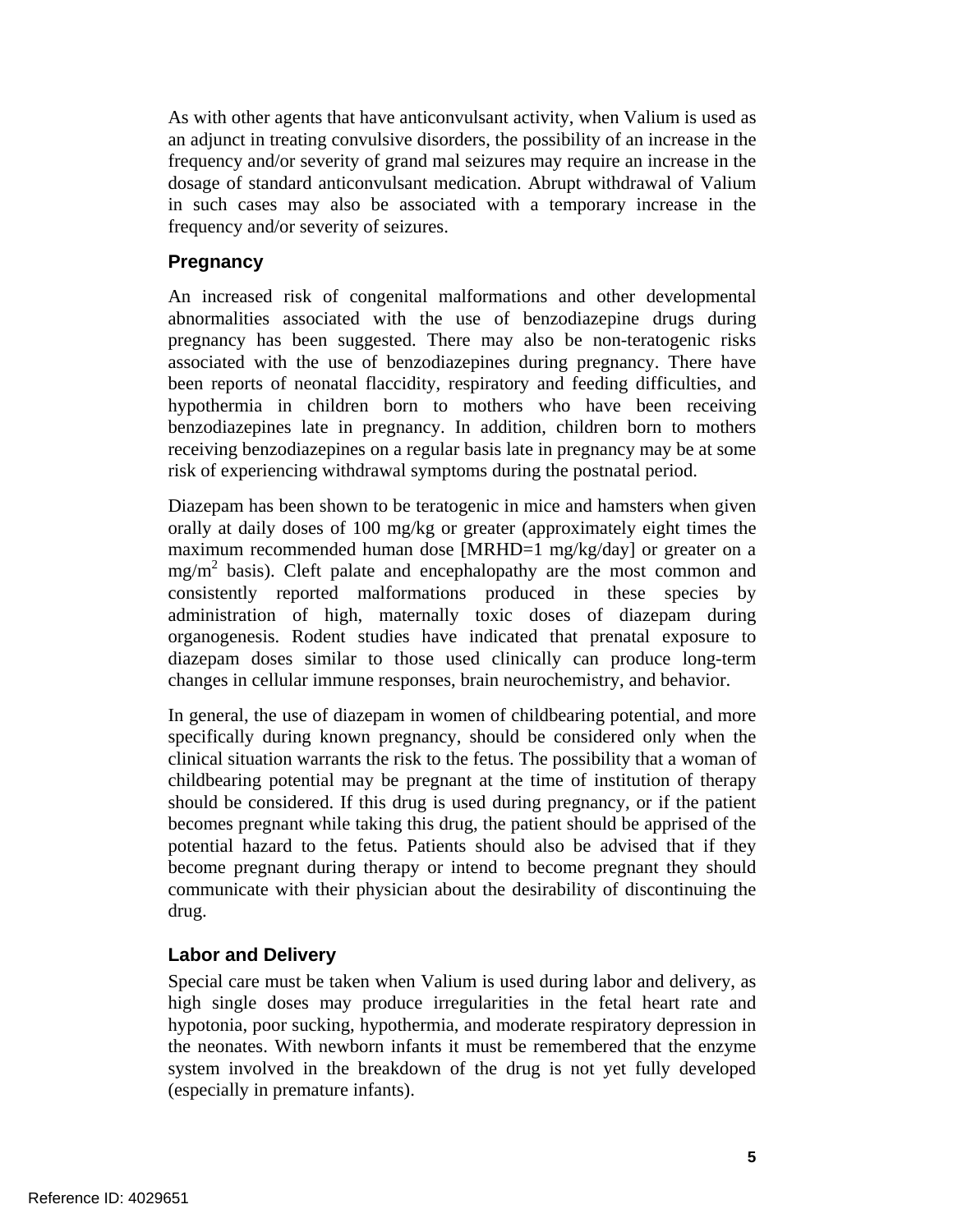## **Nursing Mothers**

Diazepam passes into breast milk. Breastfeeding is therefore not recommended in patients receiving Valium.

# **PRECAUTIONS**

## **General**

If Valium is to be combined with other psychotropic agents or anticonvulsant drugs, careful consideration should be given to the pharmacology of the agents to be employed - particularly with known compounds that may potentiate the action of diazepam, such as phenothiazines, narcotics, barbiturates, MAO inhibitors and other antidepressants (see **Drug Interactions**).

The usual precautions are indicated for severely depressed patients or those in whom there is any evidence of latent depression or anxiety associated with depression, particularly the recognition that suicidal tendencies may be present and protective measures may be necessary.

Psychiatric and paradoxical reactions are known to occur when using benzodiazepines (see **ADVERSE REACTIONS**). Should this occur, use of the drug should be discontinued. These reactions are more likely to occur in children and the elderly.

A lower dose is recommended for patients with chronic respiratory insufficiency, due to the risk of respiratory depression.

Benzodiazepines should be used with extreme caution in patients with a history of alcohol or drug abuse (see **DRUG ABUSE AND DEPENDENCE**).

In debilitated patients, it is recommended that the dosage be limited to the smallest effective amount to preclude the development of ataxia or oversedation (2 mg to 2.5 mg once or twice daily, initially, to be increased gradually as needed and tolerated).

repeated use of Valium for a prolonged time. Some loss of response to the effects of benzodiazepines may develop after

# **Information for Patients**

To assure the safe and effective use of benzodiazepines, patients should be informed that, since benzodiazepines may produce psychological and physical dependence, it is advisable that they consult with their physician before either increasing the dose or abruptly discontinuing this drug. The risk of dependence increases with duration of treatment; it is also greater in patients with a history of alcohol or drug abuse.

Patients should be advised against the simultaneous ingestion of alcohol and other CNS-depressant drugs during Valium therapy. As is true of most CNS-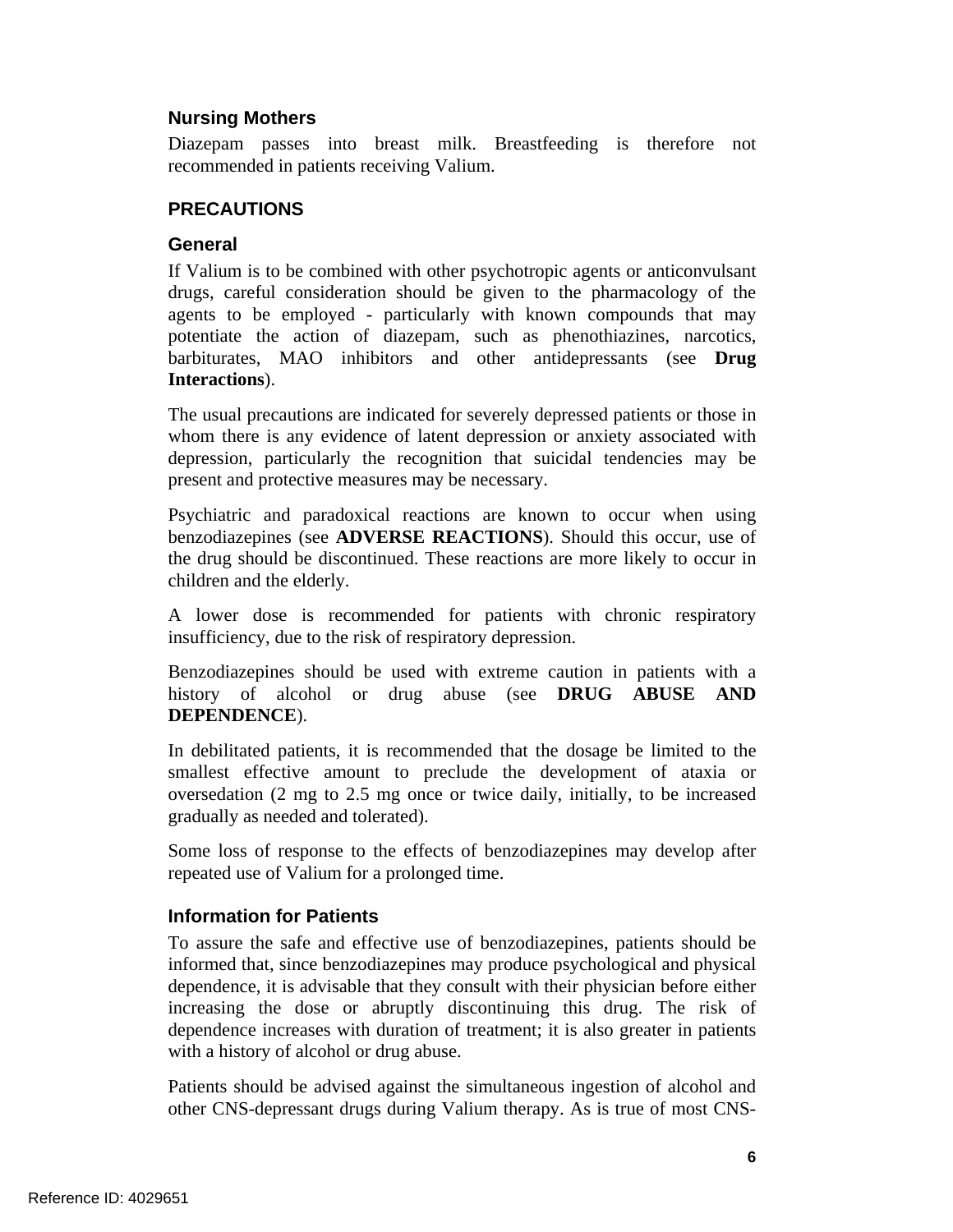acting drugs, patients receiving Valium should be cautioned against engaging in hazardous occupations requiring complete mental alertness, such as operating machinery or driving a motor vehicle.

## **Drug Interactions**

## **Opioids**

The concomitant use of benzodiazepines and opioids increases the risk of respiratory depression because of actions at different receptor sites in the CNS that control respiration. Benzodiazepines interact at  $GABA<sub>A</sub>$  sites and opioids interact primarily at mu receptors. When benzodiazepines and opioids are combined, the potential for benzodiazepines to significantly worsen opioidrelated respiratory depression exists. Limit dosage and duration of concomitant use of benzodiazepines and opioids, and monitor patients closely for respiratory depression and sedation.

## Centrally Acting Agents

If Valium is to be combined with other centrally acting agents, careful consideration should be given to the pharmacology of the agents employed particularly with compounds that may potentiate or be potentiated by the action of Valium, such as phenothiazines, antipsychotics, anxiolytics/sedatives, hypnotics, anticonvulsants, narcotic analgesics, anesthetics, sedative antihistamines, narcotics, barbiturates, MAO inhibitors and other antidepressants.

# Alcohol

Concomitant use with alcohol is not recommended due to enhancement of the sedative effect.

## Antacids

Diazepam peak concentrations are 30% lower when antacids are administered concurrently. However, there is no effect on the extent of absorption. The lower peak concentrations appear due to a slower rate of absorption, with the time required to achieve peak concentrations on average 20 - 25 minutes greater in the presence of antacids. However, this difference was not statistically significant.

# Compounds Which Inhibit Certain Hepatic Enzymes

There is a potentially relevant interaction between diazepam and compounds which inhibit certain hepatic enzymes (particularly cytochrome P450 3A and 2C19). Data indicate that these compounds influence the pharmacokinetics of diazepam and may lead to increased and prolonged sedation. At present, this reaction is known to occur with cimetidine, ketoconazole, fluvoxamine, fluoxetine, and omeprazole.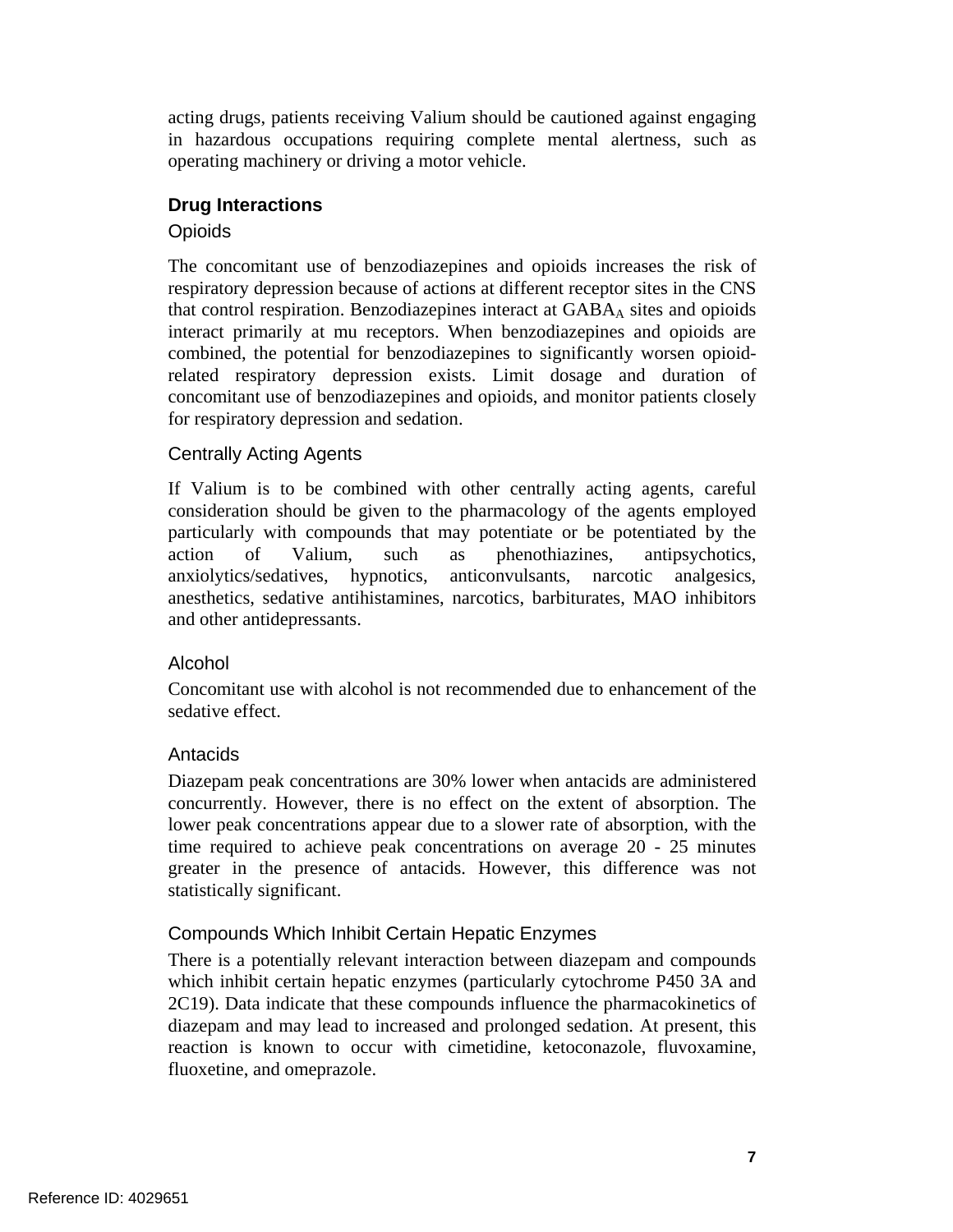## **Phenytoin**

There have also been reports that the metabolic elimination of phenytoin is decreased by diazepam.

## **Carcinogenesis, Mutagenesis, Impairment of Fertility**

In studies in which mice and rats were administered diazepam in the diet at a dose of 75 mg/kg/day (approximately 6 and 12 times, respectively, the maximum recommended human dose [MRHD=1 mg/kg/day] on a mg/m<sup>2</sup> basis) for 80 and 104 weeks, respectively, an increased incidence of liver tumors was observed in males of both species. The data currently available are inadequate to determine the mutagenic potential of diazepam. Reproduction studies in rats showed decreases in the number of pregnancies and in the number of surviving offspring following administration of an oral dose of 100 mg/kg/day (approximately 16 times the MRHD on a mg/m<sup>2</sup> basis) prior to and during mating and throughout gestation and lactation. No adverse effects on fertility or offspring viability were noted at a dose of 80 mg/kg/day (approximately 13 times the MRHD on a mg/m<sup>2</sup> basis).

# **Pregnancy**

**Category D** (see **WARNINGS: Pregnancy**).

# **Pediatric Use**

Safety and effectiveness in pediatric patients below the age of 6 months have not been established.

# **Geriatric Use**

In elderly patients, it is recommended that the dosage be limited to the smallest effective amount to preclude the development of ataxia or oversedation (2 mg to 2.5 mg once or twice daily, initially to be increased gradually as needed and tolerated).

Extensive accumulation of diazepam and its major metabolite, desmethyldiazepam, has been noted following chronic administration of diazepam in healthy elderly male subjects. Metabolites of this drug are known to be substantially excreted by the kidney, and the risk of toxic reactions may be greater in patients with impaired renal function. Because elderly patients are more likely to have decreased renal function, care should be taken in dose selection, and it may be useful to monitor renal function.

# **Hepatic Insufficiency**

Decreases in clearance and protein binding, and increases in volume of distribution and half-life have been reported in patients with cirrhosis. In such patients, a 2- to 5- fold increase in mean half-life has been reported. Delayed elimination has also been reported for the active metabolite desmethyldiazepam. Benzodiazepines are commonly implicated in hepatic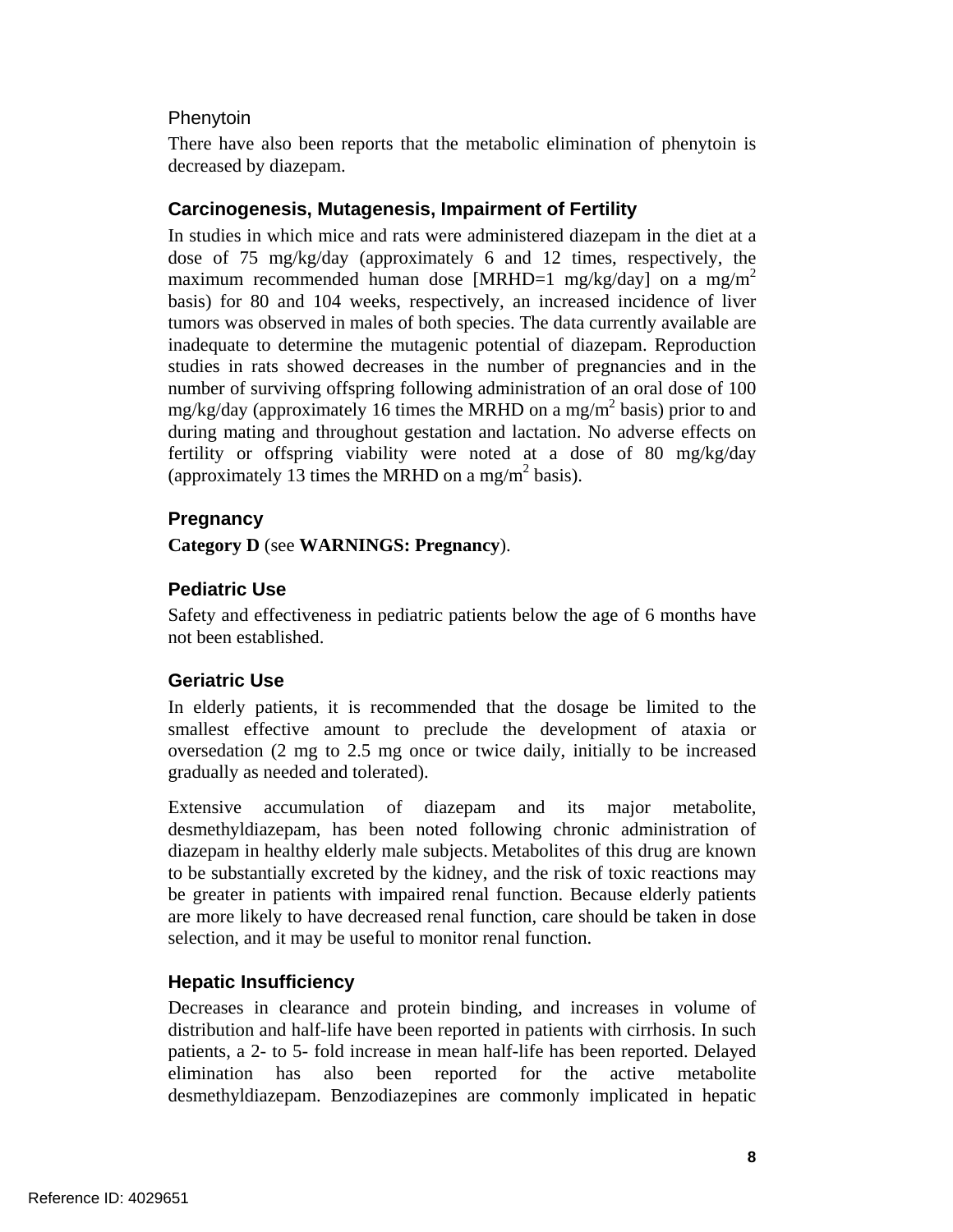encephalopathy. Increases in half-life have also been reported in hepatic fibrosis and in both acute and chronic hepatitis (see **CLINICAL PHARMACOLOGY**: **Pharmacokinetics in Special Populations**: *Hepatic Insufficiency*).

# **ADVERSE REACTIONS**

Side effects most commonly reported were drowsiness, fatigue, muscle weakness, and ataxia. The following have also been reported:

*Central Nervous System:* confusion, depression, dysarthria, headache, slurred speech, tremor, vertigo

*Gastrointestinal System:* constipation, nausea, gastrointestinal disturbances

*Special Senses:* blurred vision, diplopia, dizziness

*Cardiovascular System:* hypotension

*Psychiatric and Paradoxical Reactions:* stimulation, restlessness, acute hyperexcited states, anxiety, agitation, aggressiveness, irritability, rage, hallucinations, psychoses, delusions, increased muscle spasticity, insomnia, sleep disturbances, and nightmares. Inappropriate behavior and other adverse behavioral effects have been reported when using benzodiazepines. Should these occur, use of the drug should be discontinued. They are more likely to occur in children and in the elderly.

*Urogenital System:* incontinence, changes in libido, urinary retention

*Skin and Appendages:* skin reactions

*Laboratories*: elevated transaminases and alkaline phosphatase

*Other*: changes in salivation, including dry mouth, hypersalivation

Antegrade amnesia may occur using therapeutic dosages, the risk increasing at higher dosages. Amnestic effects may be associated with inappropriate behavior.

Minor changes in EEG patterns, usually low-voltage fast activity, have been observed in patients during and after Valium therapy and are of no known significance.

Because of isolated reports of neutropenia and jaundice, periodic blood counts and liver function tests are advisable during long-term therapy.

## *Postmarketing Experience:*

*Injury, Poisoning and Procedural Complications:* There have been reports of falls and fractures in benzodiazepine users. The risk is increased in those taking concomitant sedatives (including alcohol), and in the elderly.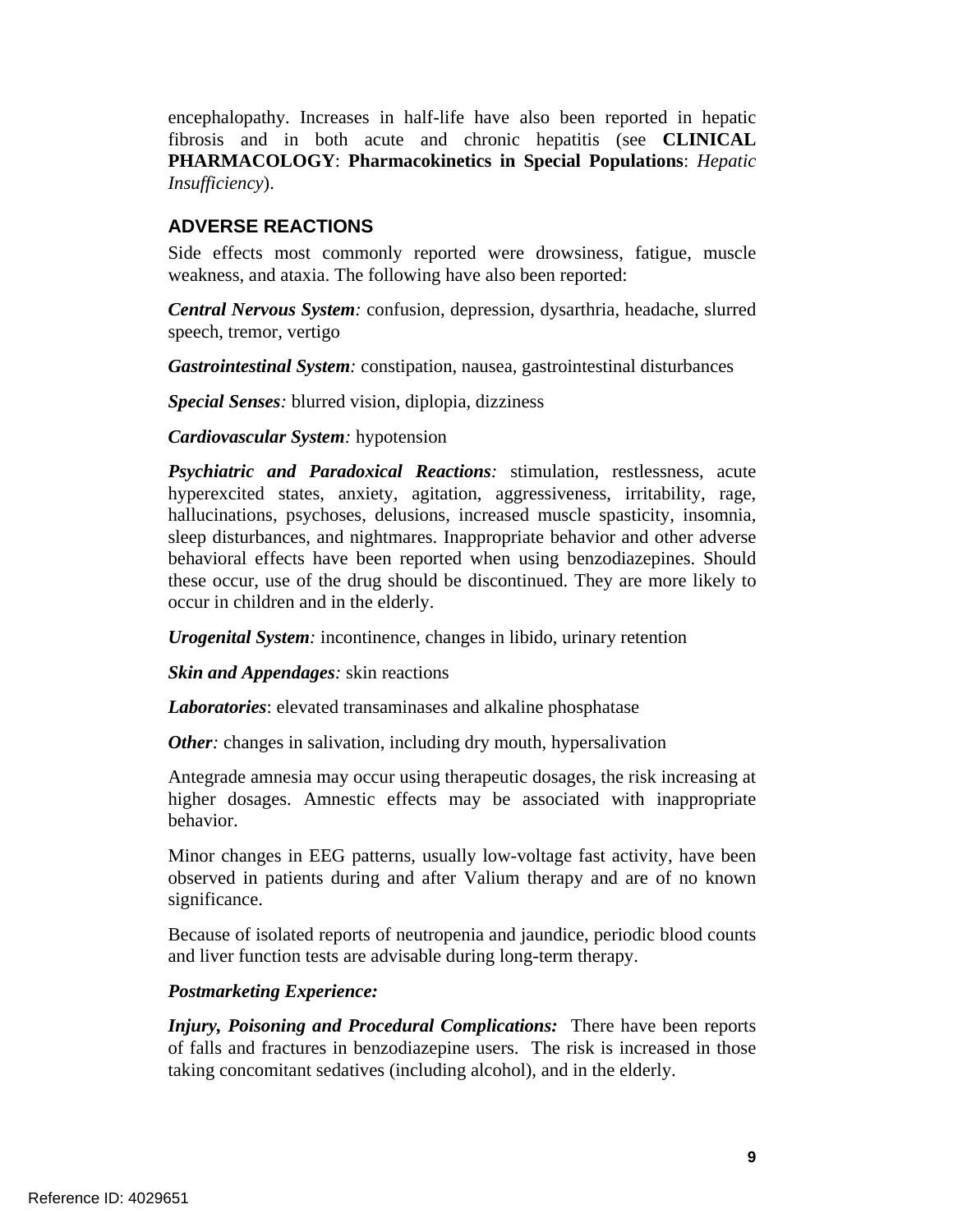## **DRUG ABUSE AND DEPENDENCE**

Diazepam is subject to Schedule IV control under the Controlled Substances Act of 1970. Abuse and dependence of benzodiazepines have been reported. Addiction-prone individuals (such as drug addicts or alcoholics) should be under careful surveillance when receiving diazepam or other psychotropic agents because of the predisposition of such patients to habituation and dependence. Once physical dependence to benzodiazepines has developed, termination of treatment will be accompanied by withdrawal symptoms. The risk is more pronounced in patients on long-term therapy.

Withdrawal symptoms, similar in character to those noted with barbiturates and alcohol have occurred following abrupt discontinuance of diazepam. These withdrawal symptoms may consist of tremor, abdominal and muscle cramps, vomiting, sweating, headache, muscle pain, extreme anxiety, tension, restlessness, confusion and irritability. In severe cases, the following symptoms may occur: derealization, depersonalization, hyperacusis, numbness and tingling of the extremities, hypersensitivity to light, noise and physical contact, hallucinations or epileptic seizures. The more severe withdrawal symptoms have usually been limited to those patients who had received excessive doses over an extended period of time. Generally milder withdrawal symptoms (e.g., dysphoria and insomnia) have been reported following abrupt discontinuance of benzodiazepines taken continuously at therapeutic levels for several months. Consequently, after extended therapy, abrupt discontinuation should generally be avoided and a gradual dosage tapering schedule followed.

Chronic use (even at therapeutic doses) may lead to the development of physical dependence: discontinuation of the therapy may result in withdrawal or rebound phenomena.

*Rebound Anxiety:* A transient syndrome whereby the symptoms that led to treatment with Valium recur in an enhanced form. This may occur upon discontinuation of treatment. It may be accompanied by other reactions including mood changes, anxiety, and restlessness.

Since the risk of withdrawal phenomena and rebound phenomena is greater after abrupt discontinuation of treatment, it is recommended that the dosage be decreased gradually.

# **OVERDOSAGE**

Overdose of benzodiazepines is usually manifested by central nervous system depression ranging from drowsiness to coma. In mild cases, symptoms include drowsiness, confusion, and lethargy. In more serious cases, symptoms may include ataxia, diminished reflexes, hypotonia, hypotension, respiratory depression, coma (rarely), and death (very rarely). Overdose of benzodiazepines in combination with other CNS depressants (including alcohol) may be fatal and should be closely monitored.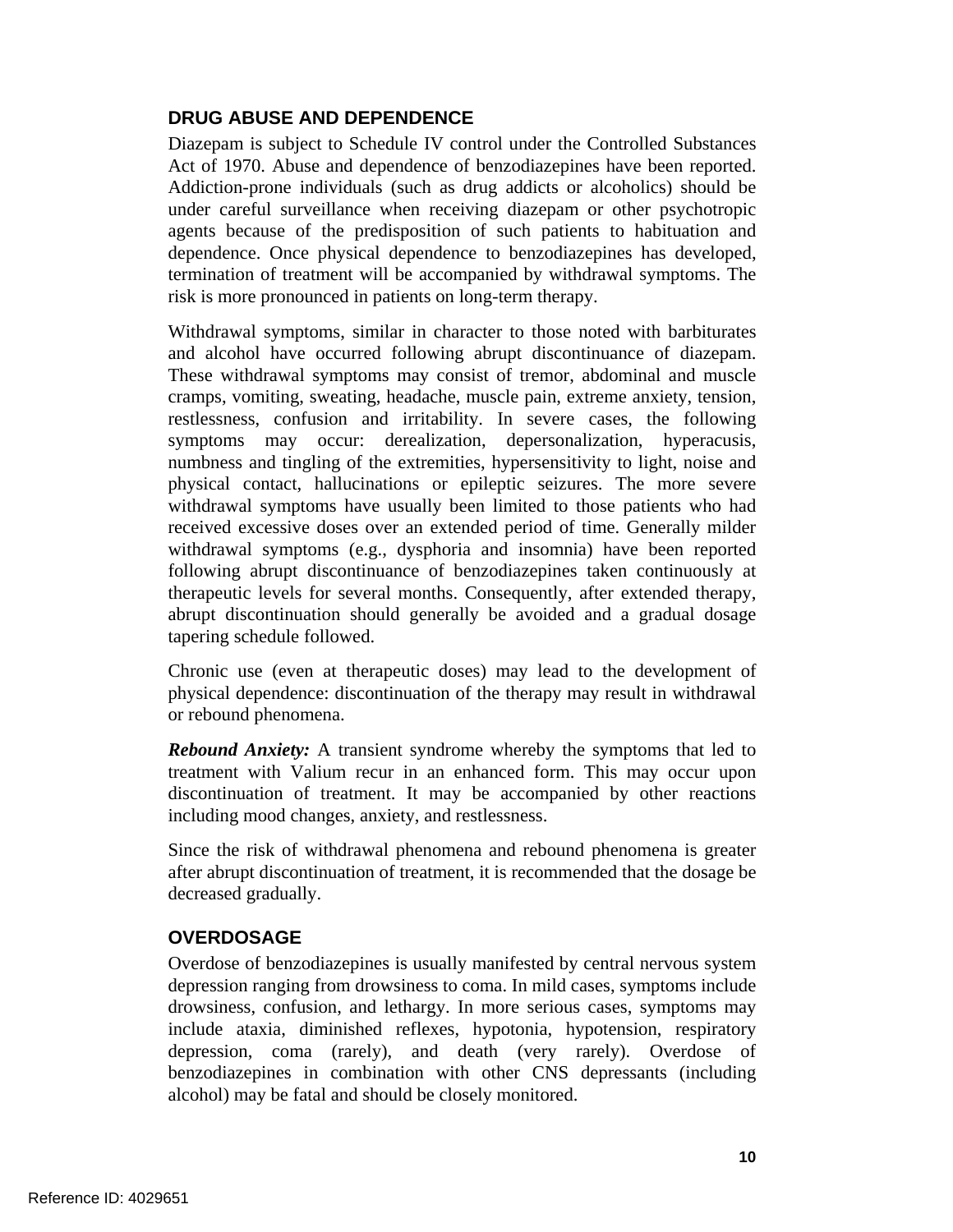## **Management of Overdosage**

Following overdose with oral benzodiazepines, general supportive measures should be employed including the monitoring of respiration, pulse, and blood pressure. Vomiting should be induced (within 1 hour) if the patient is conscious. Gastric lavage should be undertaken with the airway protected if the patient is unconscious. Intravenous fluids should be administered. If there is no advantage in emptying the stomach, activated charcoal should be given to reduce absorption. Special attention should be paid to respiratory and cardiac function in intensive care. General supportive measures should be employed, along with intravenous fluids, and an adequate airway maintained. Should hypotension develop, treatment may include intravenous fluid therapy, repositioning, judicious use of vasopressors appropriate to the clinical situation, if indicated, and other appropriate countermeasures. Dialysis is of limited value.

As with the management of intentional overdosage with any drug, it should be considered that multiple agents may have been ingested.

Flumazenil, a specific benzodiazepine-receptor antagonist, is indicated for the complete or partial reversal of the sedative effects of benzodiazepines and may be used in situations when an overdose with a benzodiazepine is known or suspected. Prior to the administration of flumazenil, necessary measures should be instituted to secure airway, ventilation and intravenous access. Flumazenil is intended as an adjunct to, not as a substitute for, proper management of benzodiazepine overdose. Patients treated with flumazenil should be monitored for resedation, respiratory depression and other residual benzodiazepine effects for an appropriate period after treatment. **The prescriber should be aware of a risk of seizure in association with flumazenil treatment, particularly in long-term benzodiazepine users and in cyclic antidepressant overdose.** Caution should be observed in the use of flumazenil in epileptic patients treated with benzodiazepines. The complete flumazenil package insert, including **CONTRAINDICATIONS**, **WARNINGS**, and **PRECAUTIONS**, should be consulted prior to use.

Withdrawal symptoms of the barbiturate type have occurred after the discontinuation of benzodiazepines (see **DRUG ABUSE AND DEPENDENCE**).

# **DOSAGE AND ADMINISTRATION**

Dosage should be individualized for maximum beneficial effect. While the usual daily dosages given below will meet the needs of most patients, there will be some who may require higher doses. In such cases dosage should be increased cautiously to avoid adverse effects.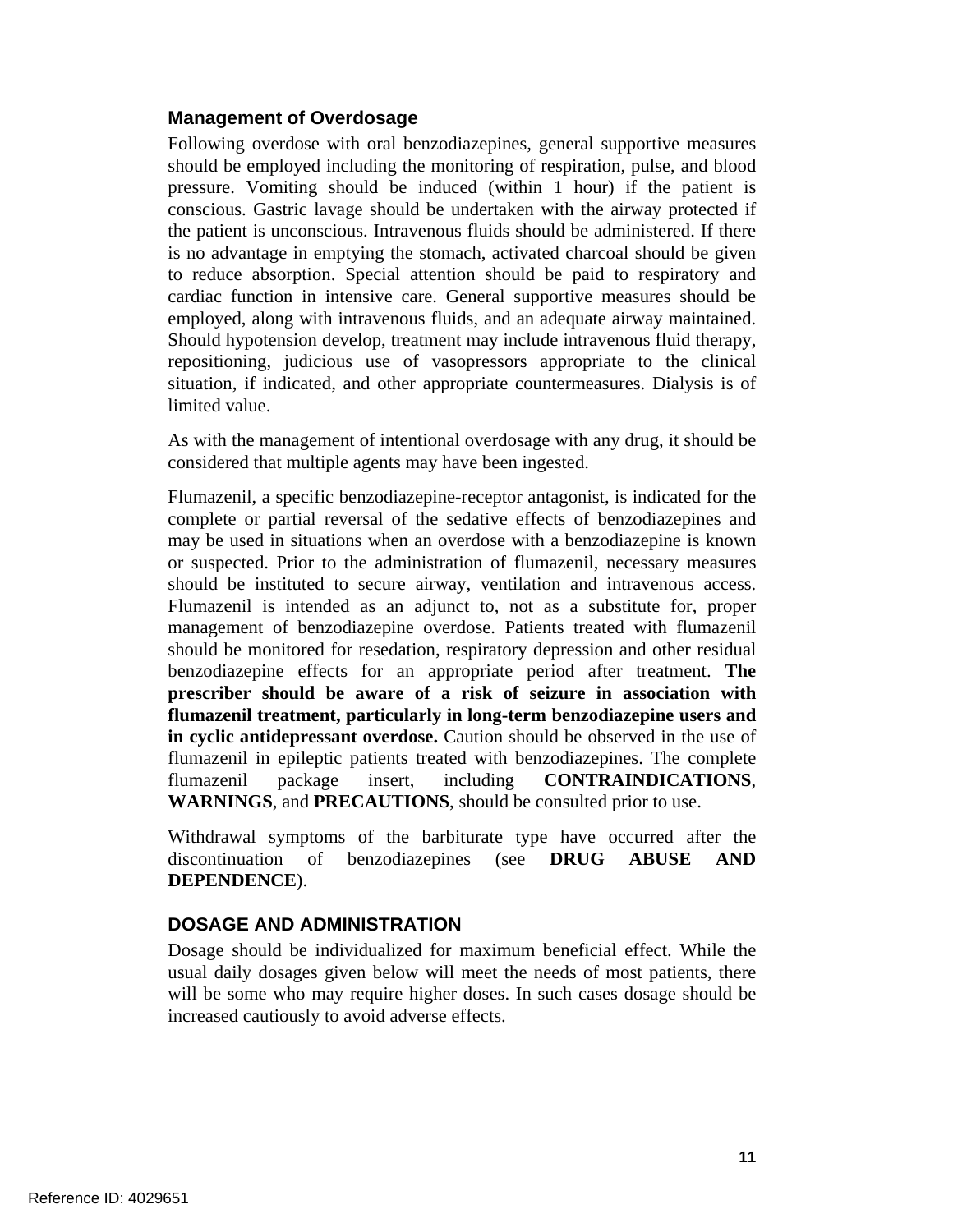#### *ADULTS: USUAL DAILY DOSE:*

| of Symptoms of Anxiety.                                                                | Management of Anxiety Disorders and Relief Depending upon severity of symptoms-2 mg<br>to 10 mg, 2 to 4 times daily                          |
|----------------------------------------------------------------------------------------|----------------------------------------------------------------------------------------------------------------------------------------------|
| Symptomatic<br>Withdrawal.                                                             | <i>Relief in Acute Alcohol</i> 10 mg, 3 or 4 times during the first 24 hours,<br>reducing to 5 mg, 3 or 4 times daily as needed              |
| Adjunctively for Relief of Skeletal Muscle 2 mg to 10 mg, 3 or 4 times daily<br>Spasm. |                                                                                                                                              |
| Adjunctively in Convulsive Disorders.                                                  | 2 mg to 10 mg, 2 to 4 times daily                                                                                                            |
| debilitating disease.                                                                  | <i>Geriatric Patients, or in the presence of 2 mg to 2.5 mg, 1 or 2 times daily initially;</i><br>increase gradually as needed and tolerated |
| <b>PEDIATRIC PATIENTS:</b>                                                             |                                                                                                                                              |

Because of varied responses to CNS-acting 1 mg to 2.5 mg, 3 or 4 times daily initially; drugs, initiate therapy with lowest dose and increase gradually as needed and tolerated increase as required. Not for use in pediatric patients under 6 months.

#### **HOW SUPPLIED**

For oral administration, Valium is supplied as round, flat-faced scored tablets with V-shaped perforation and beveled edges. Valium is available as follows: 2 mg, white - bottles of 100 (NDC 0140-0004-01); 5 mg, yellow - bottles of 100 (NDC 0140-0005-01) and 500 (NDC 0140-0005-14); 10 mg, blue bottles of 100 (NDC 0140-0006-01) and 500 (NDC 0140-0006-14).

Engraved on tablets:

 $2 \text{ mg}$ — $2 \text{ VALIUM}$ <sup>®</sup> (front) ROCHE (twice on scored side)

5 mg—5 VALIUM® (front) ROCHE (twice on scored side)

10 mg—10 VALIUM<sup>®</sup> (front) ROCHE (twice on scored side)

#### **STORAGE**

Store at room temperature 59º to 86ºF (15º to 30ºC). Dispense in tight, lightresistant containers as defined in USP/NF.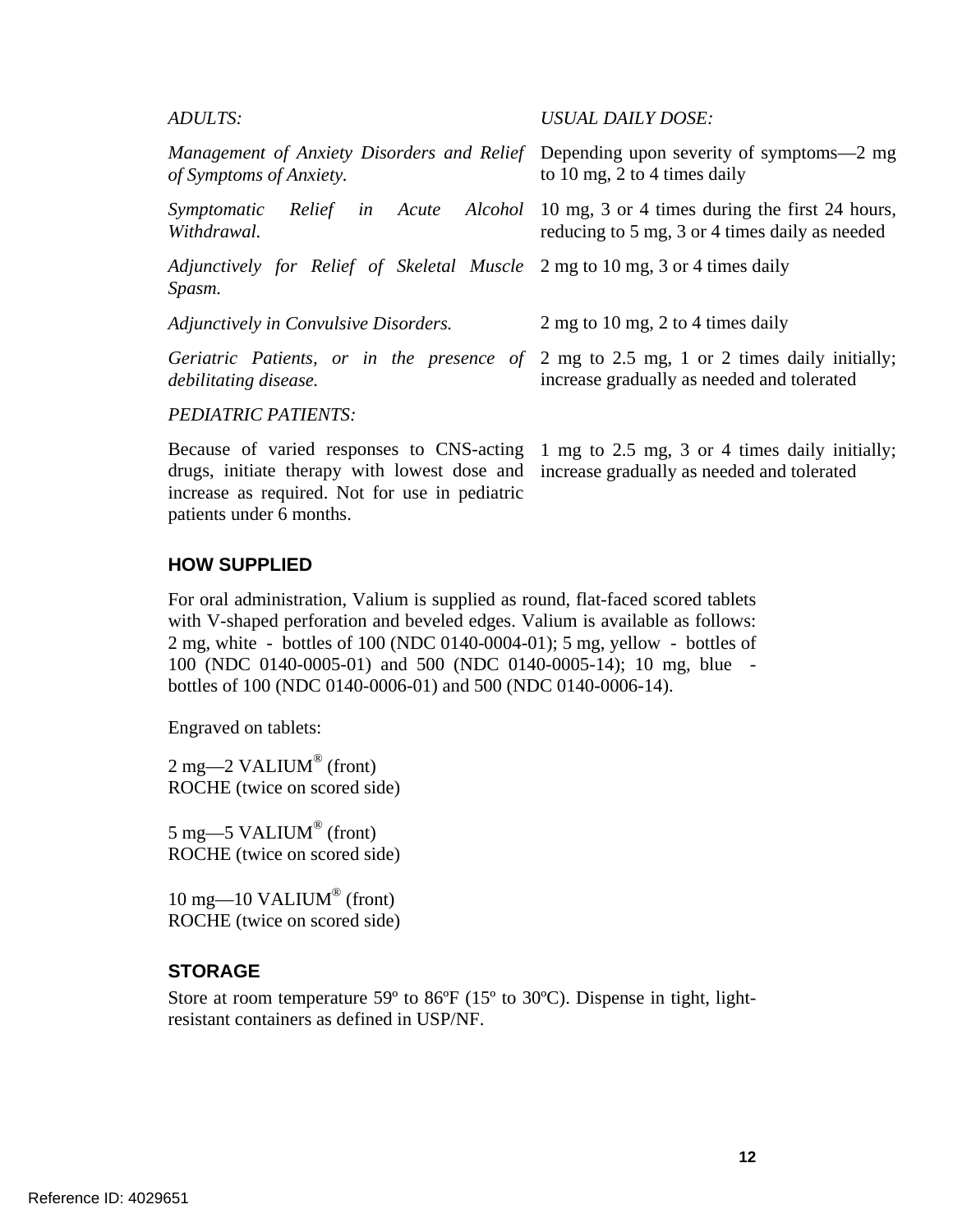VALIUM is a registered trademark of Hoffmann-La Roche,

Genentech USA, Inc.<br>A Member of the Roche Group<br>1 DNA Way<br>Inc. South San Francisco, CA 94080-4990

Revised: Month 2016

2016 Genentech, Inc. All rights reserved.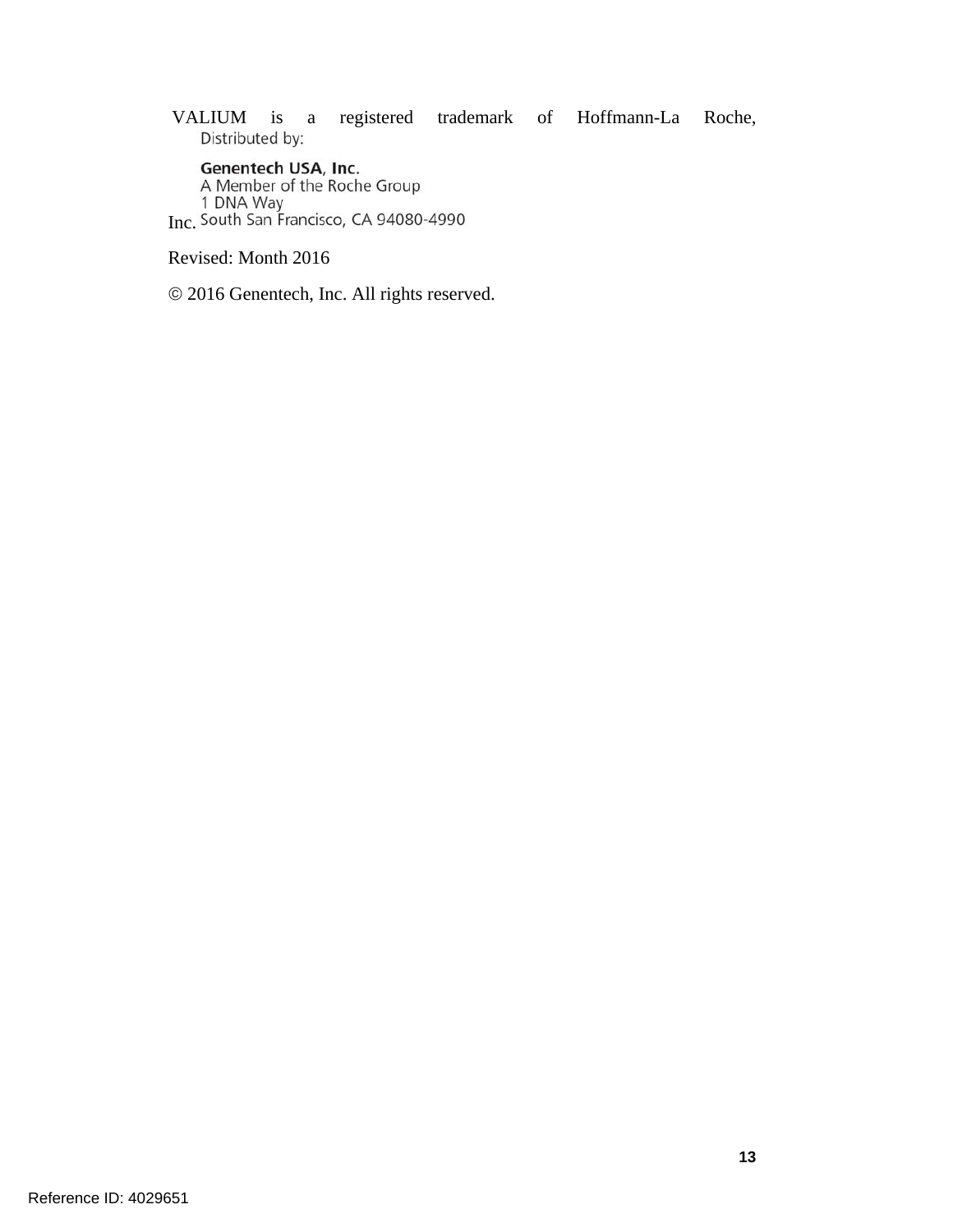# **MEDICATION GUIDE VALIUM (VAL-ee-um) (diazepam) Tablets, C-IV**

**What is the most important information I should know about VALIUM?** 

- **VALIUM is a benzodiazepine medicine. Taking benzodiazepines with opioid medicines, alcohol, or other central nervous system depressants (including street drugs) can cause severe drowsiness, breathing problems (respiratory depression), coma and death.**
- **VALIUM can make you sleepy or dizzy, and can slow your thinking and motor skills.** 
	- o Do not drive, operate heavy machinery, or do other dangerous activities until you know how VALIUM affects you.
	- o Do not drink alcohol or take other drugs that may make you sleepy or dizzy while taking VALIUM without first talking to your healthcare provider. When taken with alcohol or drugs that cause sleepiness or dizziness, VALIUM may make your sleepiness or dizziness much worse.
- Do not take more VALIUM than prescribed.

# **What is VALIUM?**

- VALIUM is a prescription medicine used:
	- o to treat anxiety disorders
	- o for the short-term relief of the symptoms of anxiety
	- o to relieve the symptoms of alcohol withdrawal including agitation, shakiness (tremor), sudden and severe mental or nervous system changes (delirium tremens) and seeing or hearing things that others do not see or hear (hallucinations)
	- o along with other medicines for the relief of muscle spasms
	- o along with other medicines to treat seizure disorders
- **VALIUM is a federal controlled substance (C-IV) because it can be abused or lead to dependence.**  Keep VALIUM in a safe place to prevent misuse and abuse. Selling or giving away VALIUM may harm others, and is against the law. Tell your healthcare provider if you have abused or been dependent on alcohol, prescription medicines or street drugs.
- It is not known if VALIUM is safe and effective in children under 6 months of age.

It is not known if VALIUM is safe and effective for use longer than 4 months.

# **Do not take VALIUM if you:**

- are allergic to diazepam or any of the ingredients in VALIUM. See the end of this Medication Guide for a complete list of ingredients in VALIUM.
- have a disease that can cause muscle weakness called myasthenia gravis
- have severe breathing problems (severe respiratory insufficiency)
- have severe liver problems
- have a sleep problem called sleep apnea syndrome

# **Before you take VALIUM, tell your healthcare provider about all of your medical conditions, including if you:**

- have or have had depression, mood problems, or suicidal thoughts or behavior
- have lung disease or breathing problems
- have liver or kidney problems
- are pregnant or plan to become pregnant. VALIUM may harm your unborn baby. You and your healthcare provider should decide if you should take VALIUM while you are pregnant.
- are breastfeeding or plan to breastfeed. VALIUM passes into your breast milk and may harm your baby. Talk to your healthcare provider about the best way to feed your baby if you take VALIUM. Do not breastfeed while taking VALIUM.

**Tell your healthcare provider about all the medicines you take**, including prescription and over-the-counter medicines, vitamins, and herbal supplements.

Taking VALIUM with certain other medicines can cause side effects or affect how well VALIUM or the other medicines work. Do not start or stop other medicines without talking to your healthcare provider.

# **How should I take VALIUM?**

- Take VALIUM exactly as your healthcare provider tells you to take it. Your healthcare provider will tell you how much VALIUM to take and when to take it.
- Talk to your healthcare provider about slowly stopping VALIUM to avoid withdrawal symptoms.

 If you take too much VALIUM, call your healthcare provider or go to the nearest hospital emergency room Reference ID: 4029651